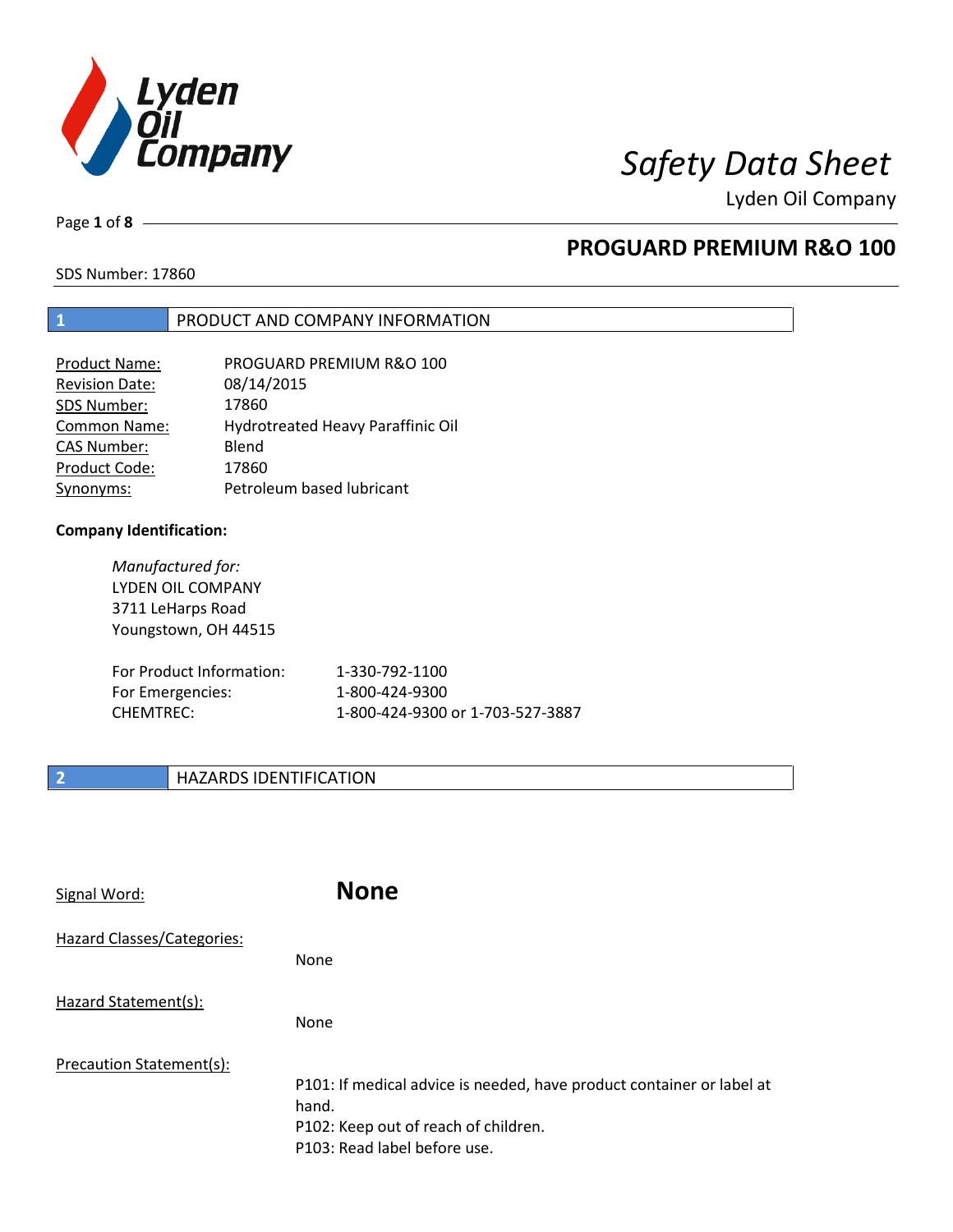

Lyden Oil Company

Page **2** of **8**

## **PROGUARD PREMIUM R&O 100**

SDS Number: 17860

Other Hazard Statement(s):

Repeated exposure may cause skin dryness or cracking.

|  |  | COMPOSITION / INFORMATION ON INGREDIENTS |
|--|--|------------------------------------------|
|--|--|------------------------------------------|

Ingredients:

*Mixture of the substances listed below with nonhazardous additions.* 

| <b>Chemical Name</b>                                      | <b>CAS Number</b> | Percentage |
|-----------------------------------------------------------|-------------------|------------|
| Distillates (petroleum), solvent-dewaxed heavy paraffinic | 64742-65-0        | $>95$      |
| Residual oils, petroleum, solvent dewaxed                 | 64742-62-7        | $<$ 5      |
| Additives                                                 | N/A               |            |

*\*Any concentration shown as a range is to protect confidentiality or is due to batch variation.*

| AID MEASURES<br><b>FIDCT</b><br>ו כחוד |
|----------------------------------------|
|                                        |

#### Description of First Aid Measures:

| Inhalation:   |                                                                                                                   |
|---------------|-------------------------------------------------------------------------------------------------------------------|
|               | If symptoms develop, move victim to fresh air. If symptoms persist,<br>obtain medical attention.                  |
| Skin Contact: |                                                                                                                   |
|               | Wash with soap and water. Remove contaminated clothing and wash<br>before reuse. Get medical attention if needed. |
| Eye Contact:  |                                                                                                                   |
|               | Rinse opened eye for several minutes under running water. If<br>symptoms persist, consult medical attention.      |
| Ingestion:    |                                                                                                                   |
|               | Rinse mouth with water. If symptoms develop, obtain medical<br>attention.                                         |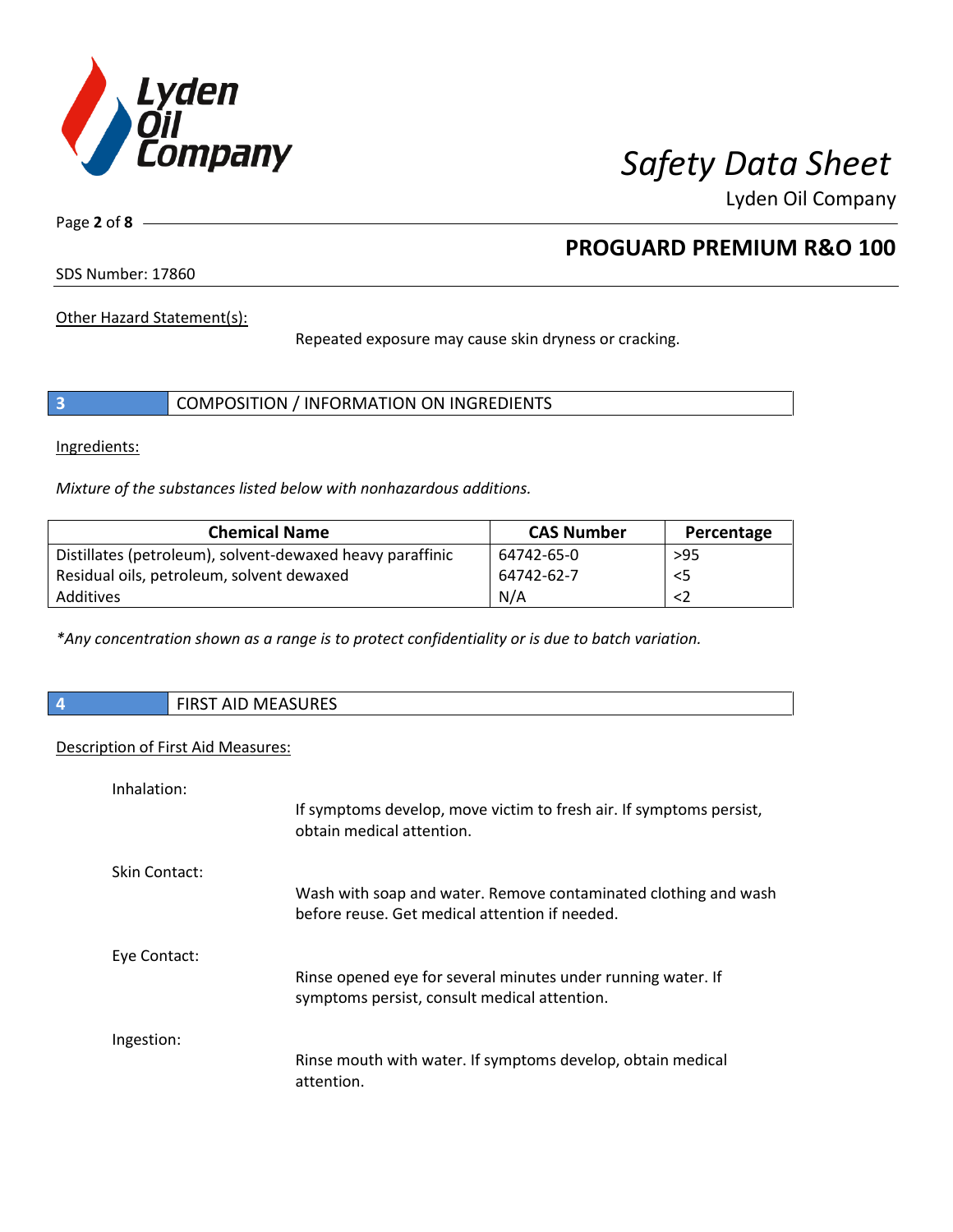

**PROGUARD PREMIUM R&O 100** 

Lyden Oil Company

SDS Number: 17860

Page **3** of **8**

| Symptoms and Effects, both acute and delayed:         | No further relevent data available.                                                                                                                                                               |
|-------------------------------------------------------|---------------------------------------------------------------------------------------------------------------------------------------------------------------------------------------------------|
| <b>Recommended Actions:</b>                           | Treat symptomatically. Call a doctor or poison<br>control center for guidance.                                                                                                                    |
| FIRE FIGHTING MEASURES<br>5                           |                                                                                                                                                                                                   |
| Recommended Fire-Extinguishing Equipment:             | Use dry powder, foam, or carbon dioxide fire<br>extinguishers. Water may be ineffective in fighting<br>an oil fire unless used by experienced fire fighters.                                      |
| Possible Hazards During a Fire:                       | Hazardous combustion products may include: A<br>complex mixture of airborne solid and liquid<br>particulates and gases (smoke). Carbon monoxide.<br>Unidentified organic and inorganic compounds. |
| Recommendations to Firefighters:                      | No special measures required.                                                                                                                                                                     |
| <b>ACCIDENTAL RELEASE MEASURES</b><br>$6\phantom{1}6$ |                                                                                                                                                                                                   |
| <b>Personal Precautions:</b>                          | Avoid contact with skin, eyes, and clothing.<br>Keep away from sources of ignition.                                                                                                               |
| <b>Emergency Procedures:</b>                          |                                                                                                                                                                                                   |
|                                                       | Contain spilled material, collect in suitable and<br>properly labled containers.                                                                                                                  |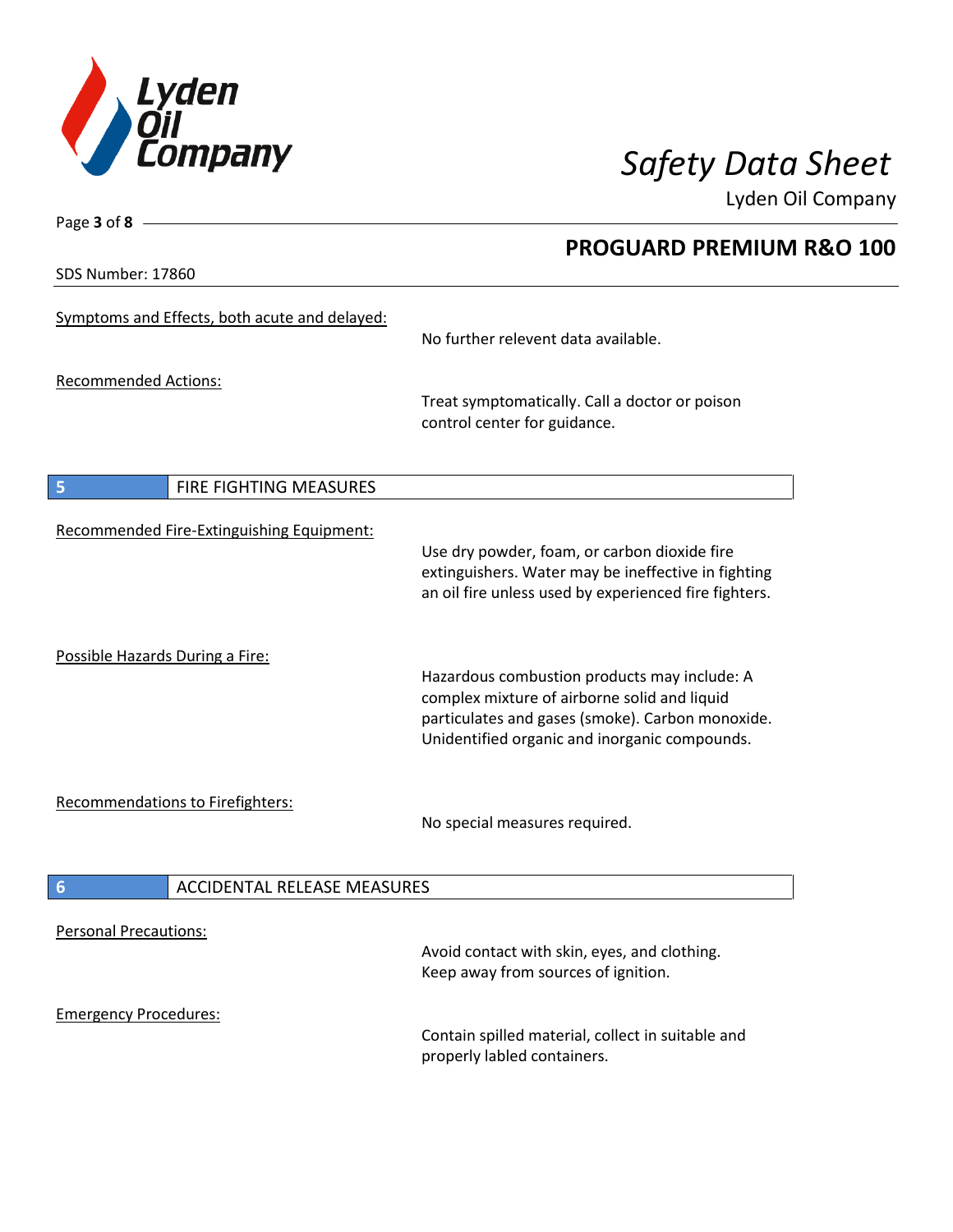

Page **4** of **8**

# *Safety Data Sheet*

Lyden Oil Company

|                                   |                                                 | <b>PROGUARD PREMIUM R&amp;O 100</b>                                           |  |
|-----------------------------------|-------------------------------------------------|-------------------------------------------------------------------------------|--|
| SDS Number: 17860                 |                                                 |                                                                               |  |
| <b>Environmental Precautions:</b> |                                                 |                                                                               |  |
|                                   |                                                 | Do not allow to reach sewage system or any water<br>course.                   |  |
|                                   |                                                 | Do not allow to enter ground waters.                                          |  |
| Cleanup Procedures:               |                                                 |                                                                               |  |
|                                   |                                                 | Pick up excess with inert absorbant material.                                 |  |
|                                   |                                                 |                                                                               |  |
|                                   | <b>HANDLING AND STORAGE</b>                     |                                                                               |  |
|                                   |                                                 |                                                                               |  |
| <b>Handling Precautions:</b>      |                                                 | Handle with care and avoid spillage on the floor.                             |  |
|                                   |                                                 | Do not cut, weld, drill, grind, braze, or solder                              |  |
|                                   |                                                 | container.                                                                    |  |
| <b>Storage Requirements:</b>      |                                                 |                                                                               |  |
|                                   |                                                 | Keep container tightly sealed.                                                |  |
|                                   |                                                 | Keep away from sources of ignition.                                           |  |
|                                   |                                                 |                                                                               |  |
| 8                                 | EXPOSURE CONTROLS / PERSONAL PROTECTION         |                                                                               |  |
| <b>Exposure Limits:</b>           |                                                 |                                                                               |  |
|                                   |                                                 | -64742-65-0 Distillates (petroleum), solvent-dewaxed heavy paraffinic (>95%): |  |
|                                   | ACGIH TLV - Long-term value: 5mg/m <sup>3</sup> |                                                                               |  |
|                                   | OSHA PEL - Long-term value: 5mg/m <sup>3</sup>  |                                                                               |  |
| <b>Engineering Controls:</b>      |                                                 |                                                                               |  |
|                                   |                                                 | All ventilation should be designed in accordance                              |  |
|                                   |                                                 | with OSHA standard (29 CFR 1910.94).                                          |  |
|                                   | Personal Protective Equipment:                  |                                                                               |  |
|                                   |                                                 | Wash hands before breaks and at the end of work.                              |  |
|                                   |                                                 | Use safety glasses and gloves.                                                |  |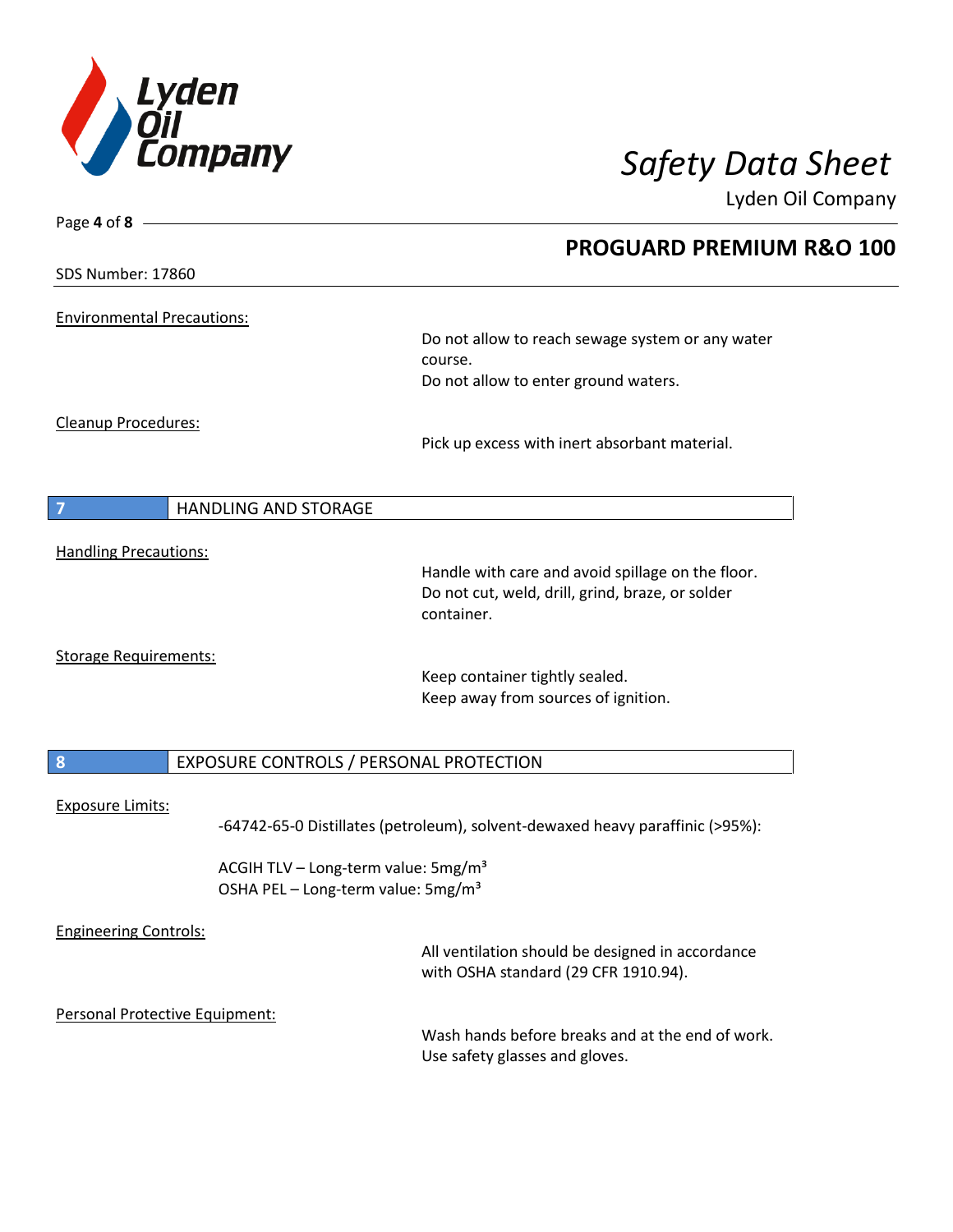

Lyden Oil Company

SDS Number: 17860

Page **5** of **8**

## **PROGUARD PREMIUM R&O 100**

| 9                             | PHYSICAL AND CHEMICAL PROPERTIES |
|-------------------------------|----------------------------------|
|                               |                                  |
| Color:                        | Amber                            |
| <b>Physical State:</b>        | Liquid                           |
| Odor:                         | Data not available               |
| Odor Threshold:               | Data not available               |
| pH:                           | Data not available               |
| <b>Melting Point:</b>         | Data not available               |
| <b>Boiling Point:</b>         | $>425^\circ$ F                   |
| <b>Boiling Range:</b>         | Data not available               |
| Flash Point:                  | 176.7° C / 350.1° F (COC Method) |
| <b>Evaporation Rate:</b>      | Data not available               |
| Flammability:                 | Data not available               |
| Flammability Limits:          | Data not available               |
| Vapor Pressure:               | Data not available               |
| Vapor Density:                | Data not available               |
| <b>Relative Density:</b>      | 7.23 pounds per gallon at 60° F  |
| Solubilities:                 | Insoluble in water               |
| <b>Partition Coefficient:</b> | Data not available               |
| Auto-Ignition Temperature:    | 315.6° C / 600.1° F              |
| Decomposition Temperature:    | Data not available               |

Viscosity: 100 mm²/sec (kinematic at 40° C)

### **10** STABILITY AND REACTIVITY

| Stability:                  | Stable under normal conditions.                                  |
|-----------------------------|------------------------------------------------------------------|
| Reactivity:                 | Not reactive under normal conditions.                            |
| Conditions to Avoid:        | Extreme temperature, sparks, open flame, and<br>direct sunlight. |
| <b>Hazardous Reactions:</b> | No known hazardous reactions.                                    |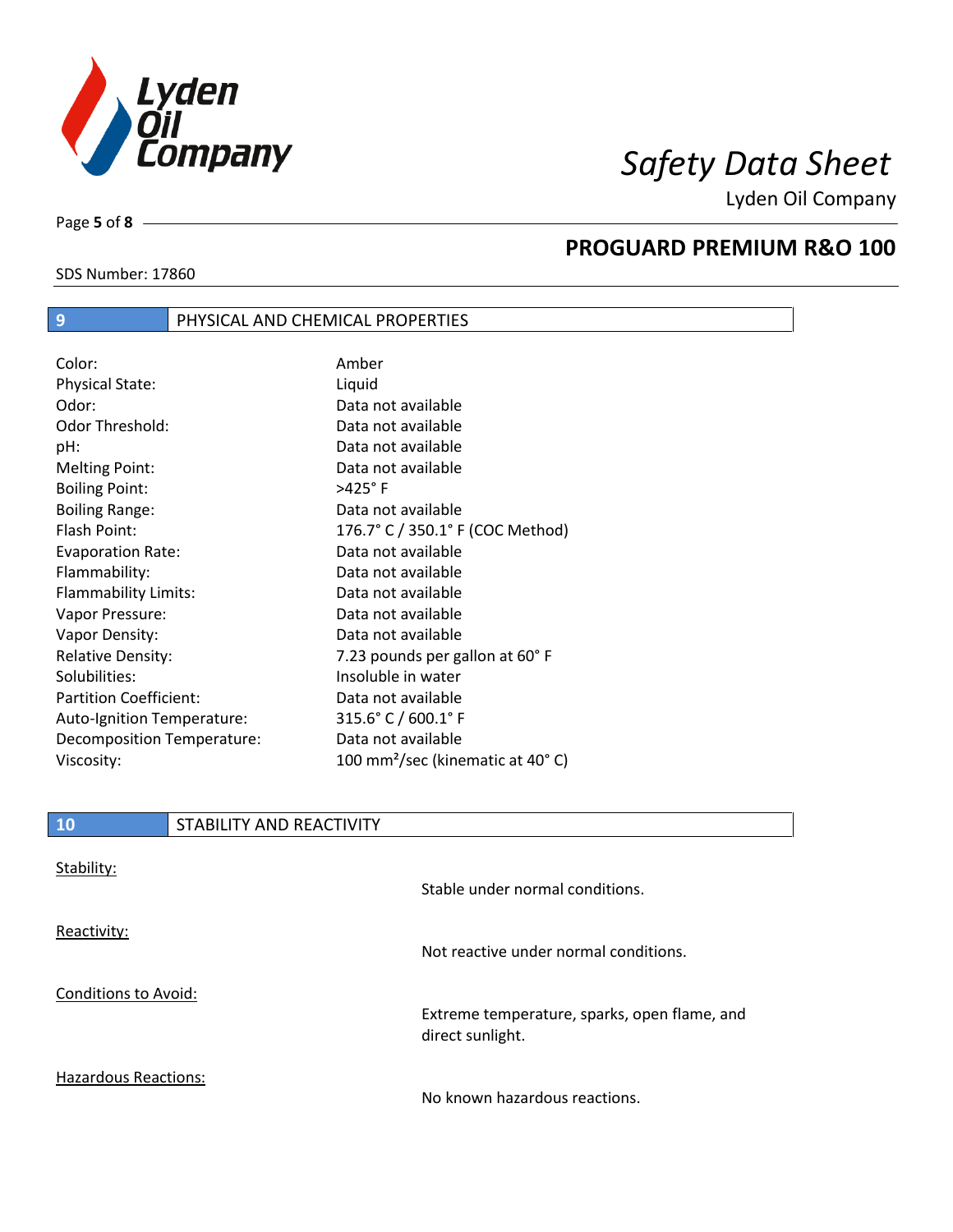

Lyden Oil Company

| Page 6 of 8                         |                                                                                 |
|-------------------------------------|---------------------------------------------------------------------------------|
|                                     | <b>PROGUARD PREMIUM R&amp;O 100</b>                                             |
| <b>SDS Number: 17860</b>            |                                                                                 |
| Incompatible Materials:             |                                                                                 |
|                                     | No further relevant information available.                                      |
| <b>Decomposition Products:</b>      |                                                                                 |
|                                     | Hazardous decomposition products are not<br>expected to form.                   |
| 11<br>TOXICOLOGICAL INFORMATION     |                                                                                 |
|                                     |                                                                                 |
| Routes of Exposure:                 | Skin and eye contact are the primary routes of                                  |
|                                     | exposure although exposure may occur following<br>accidental ingestion.         |
| <b>Exposure Effects:</b>            |                                                                                 |
|                                     | Repeated skin contact may cause dermatitis or an<br>oil acne.                   |
| <b>Measures of Toxicity:</b>        |                                                                                 |
|                                     | <b>Component Acute Toxicity Estimates:</b>                                      |
|                                     | Residual oils, petroleum, solvent dewaxed:                                      |
|                                     | Oral LD50: >5000 mg/kg (rat)                                                    |
|                                     | Dermal LD50: >2000 mg/kg (rabbit)<br>Inhalative LC50: 2.18 mg/l (4 hours) (rat) |
|                                     |                                                                                 |
| Carcinogenic/Mutagenic Precautions: |                                                                                 |
|                                     | Non-carcinogenic and not expected to be<br>mutagentic.                          |
|                                     |                                                                                 |

### **12** ECOLOGICAL INFORMATION

Ecological Precautions:

Avoid exposing to the environment.

Ecological Effects:

No specific environmental or aquatic data available.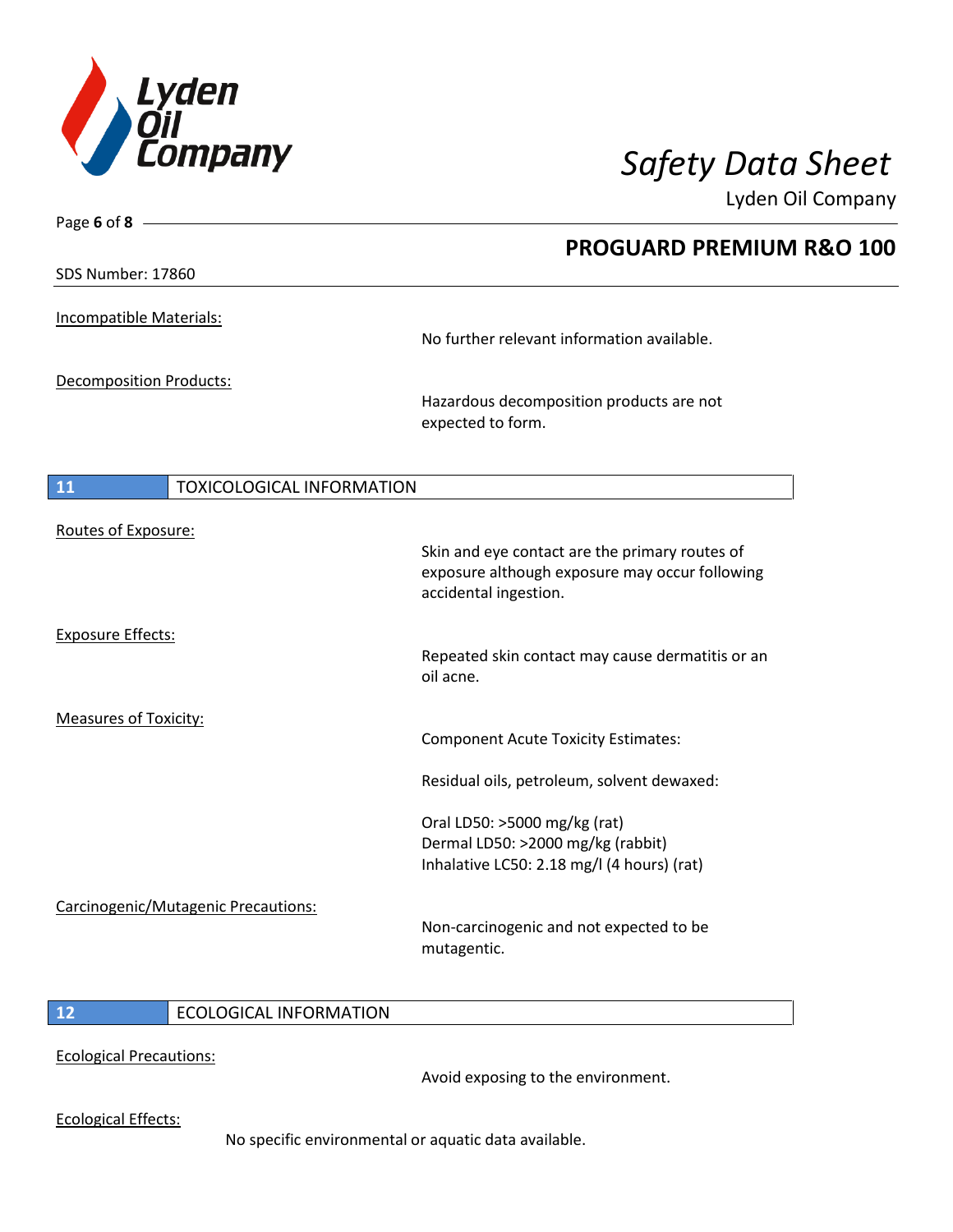

**PROGUARD PREMIUM R&O 100** 

Lyden Oil Company

SDS Number: 17860

| 13                                                                                                |                              | DISPOSAL CONSIDERATIONS                                                              |                                                                                             |
|---------------------------------------------------------------------------------------------------|------------------------------|--------------------------------------------------------------------------------------|---------------------------------------------------------------------------------------------|
| Disposal Methods:                                                                                 |                              |                                                                                      |                                                                                             |
|                                                                                                   |                              |                                                                                      | Dispose of waste material in accordance with all<br>local, state, and federal requirements. |
| Disposal Containers:                                                                              |                              |                                                                                      | Use properly approved container for disposal.                                               |
| <b>Special Precautions:</b>                                                                       |                              |                                                                                      |                                                                                             |
|                                                                                                   |                              |                                                                                      | Do not flush to surface waters or drains.                                                   |
| 14                                                                                                | <b>TRANSPORT INFORMATION</b> |                                                                                      |                                                                                             |
| <b>UN Number:</b><br><b>UN Shipping Name:</b><br><b>Transport Hazard Class:</b><br>Packing Group: |                              | Data not available<br>Data not available<br>Data not available<br>Data not available |                                                                                             |
| <b>Environmental Hazards:</b>                                                                     |                              |                                                                                      | Data not available                                                                          |
| <b>Bulk Transport Guidance:</b>                                                                   |                              |                                                                                      | Data not available                                                                          |
| <b>Special Precautions:</b>                                                                       |                              |                                                                                      | Not regulated by DOT.                                                                       |
| 15                                                                                                |                              | <b>REGULATORY INFORMATION</b>                                                        |                                                                                             |

This material and all of its components are listed on the Inventory of Existing Chemical Substances under the Toxic Substances Control Act.

Page **7** of **8**